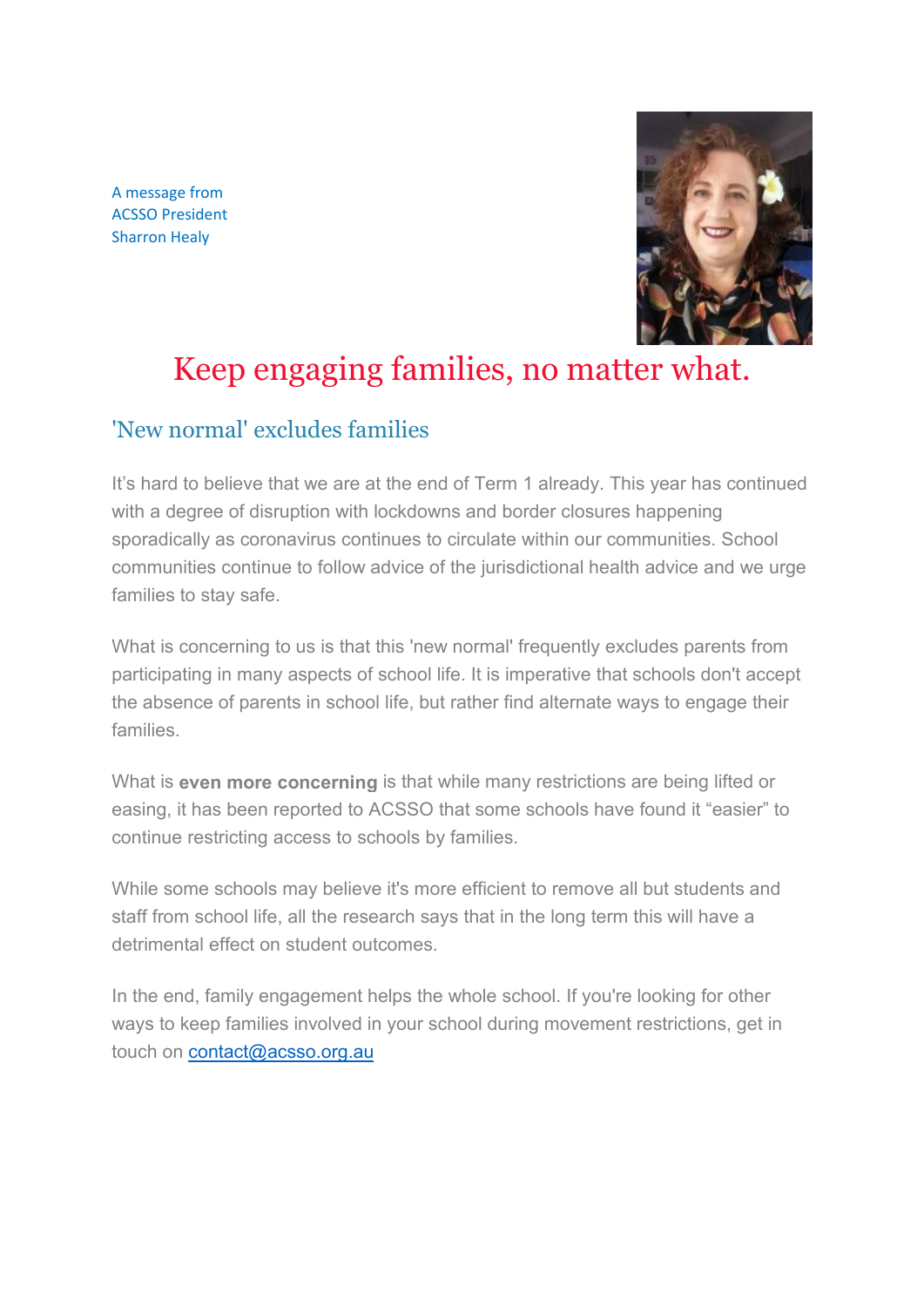# Wellbeing and resilience

The key findings of [our survey](https://acsso.createsend1.com/t/i-l-mhtkiut-l-d/) last year identified the importance of family engagement and the connection for students and families with the school environment was imperative not only for student academic progression but mental health and wellbeing.

With wellbeing of students, families and school staff on the front of our minds we invite you to join us on our first webinar on May 17. Clinical psychologist, Andrew Fuller will join us for an evening with his tips on Creating Resilient Families – scroll down to find further information and [register your attendance.](https://acsso.createsend1.com/t/i-l-mhtkiut-l-h/)

### Consent education

Since our February newsletter, awareness of sexual assault, harassment and coercion has been heightened across the education sector.

As adults it is always especially shocking to us to view the darkest sides of adolescent life and many of us are wondering: as parents and educators where are we failing and what can we do?

So-called 'consent education' is most certainly a start. While the concept of consent forms an element of many personal development programs around Australia, we support the recent government announcements to explicitly teach consent in the classroom.

Given the sheer number of harrowing stories shared by young people recently, our current level of consent education must not be enough. Everyone needs to understand and teach the concept - and that means families at home as well as teachers in schools.

## Meeting with the new Australian Education Minister

Along with the ACSSO CEO and project officer, I met with the new Education Minister, Alan Tudge MP, on 11 March. Our discussions highlighted the importance of schools engaging with families in support of both the academic and wellbeing outcomes for young people.